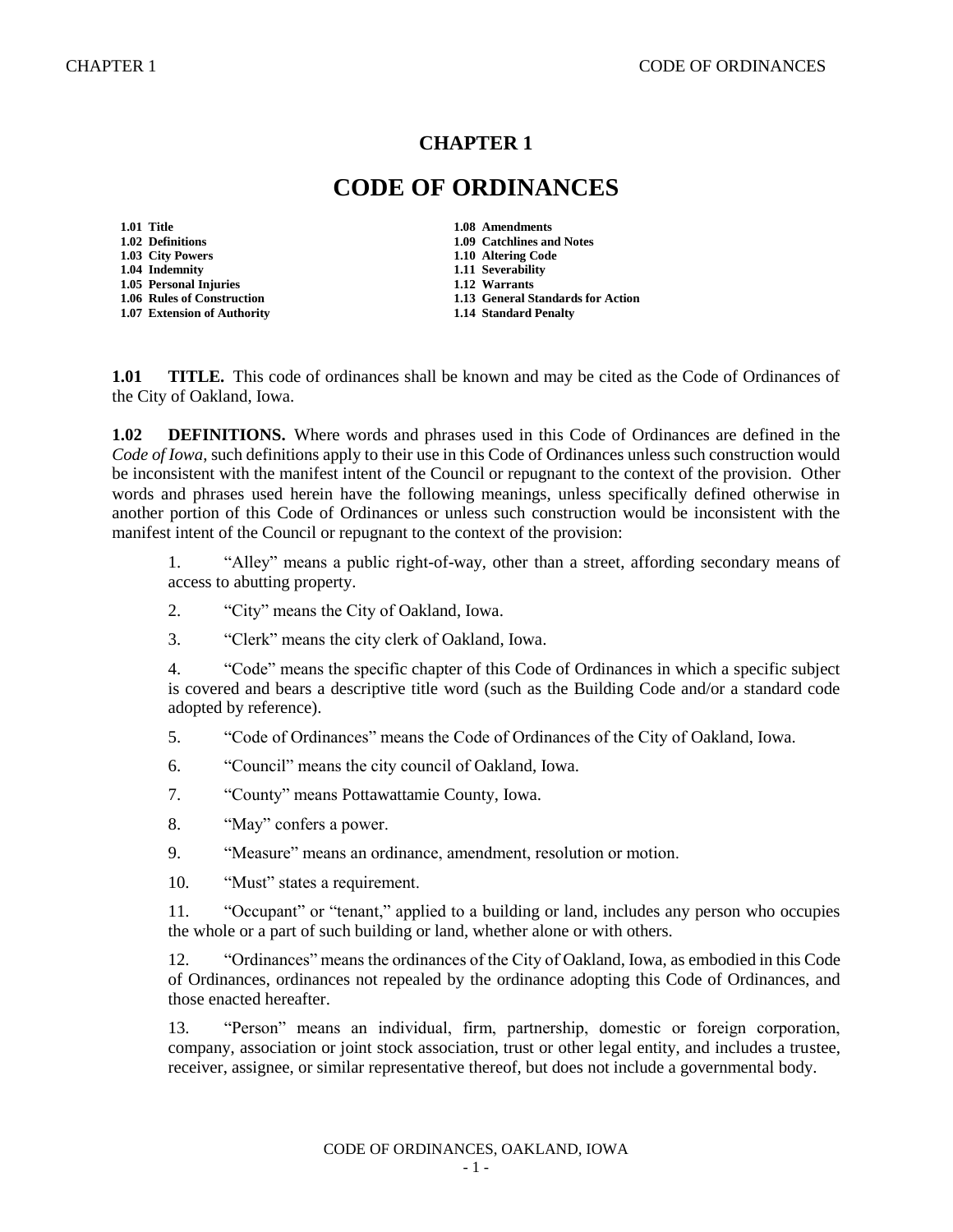14. "Public way" includes any street, alley, boulevard, parkway, highway, sidewalk, or other public thoroughfare.

15. "Shall" imposes a duty.

16. "Sidewalk" means that surfaced portion of the street between the edge of the traveled way, surfacing, or curb line and the adjacent property line, intended for the use of pedestrians.

17. "State" means the State of Iowa.

18. "Statutes" or "laws" means the latest edition of the *Code of Iowa*, as amended.

19. "Street" or "highway" means the entire width between property lines of every way or place of whatever nature when any part thereof is open to the use of the public, as a matter of right, for purposes of vehicular traffic.

Words that are not defined in this Code of Ordinances or by the *Code of Iowa* have their ordinary meaning unless such construction would be inconsistent with the manifest intent of the Council, or repugnant to the context of the provision.

**1.03 CITY POWERS.** The City may, except as expressly limited by the Iowa Constitution, and if not inconsistent with the laws of the Iowa General Assembly, exercise any power and perform any function it deems appropriate to protect and preserve the rights, privileges, and property of the City and of its residents, and to preserve and improve the peace, safety, health, welfare, comfort, and convenience of its residents, and each and every provision of this Code of Ordinances shall be deemed to be in the exercise of the foregoing powers and the performance of the foregoing functions.

*(Code of Iowa, Sec. 364.1)*

**1.04 INDEMNITY.** The applicant for any permit or license under this Code of Ordinances, by making such application, assumes and agrees to pay for any injury to or death of any person or persons whomsoever, and any loss of or damage to property whatsoever, including all costs and expenses incident thereto, however arising from or related to, directly, indirectly or remotely, the issuance of the permit or license, or the doing of anything thereunder, or the failure of such applicant, or the agents, employees or servants of such applicant, to abide by or comply with any of the provisions of this Code of Ordinances or the terms and conditions of such permit or license, and such applicant, by making such application, forever agrees to indemnify the City and its officers, agents and employees, and agrees to save them harmless from any and all claims, demands, lawsuits or liability whatsoever for any loss, damage, injury or death, including all costs and expenses incident thereto, by reason of the foregoing. The provisions of this section shall be deemed to be a part of any permit or license issued under this Code of Ordinances or any other ordinance of the City whether expressly recited therein or not.

**1.05 PERSONAL INJURIES.** When action is brought against the City for personal injuries alleged to have been caused by its negligence, the City may notify in writing any person by whose negligence it claims the injury was caused. The notice shall state the pendency of the action, the name of the plaintiff, the name and location of the court where the action is pending, a brief statement of the alleged facts from which the cause arose, that the City believes that the person notified is liable to it for any judgment rendered against the City, and asking the person to appear and defend. A judgment obtained in the suit is conclusive in any action by the City against any person so notified, as to the existence of the defect or other cause of the injury or damage, as to the liability of the City to the plaintiff in the first named action, and as to the amount of the damage or injury. The City may maintain an action against the person notified to recover the amount of the judgment together with all the expenses incurred by the City in the suit.

*(Code of Iowa, Sec. 364.14)*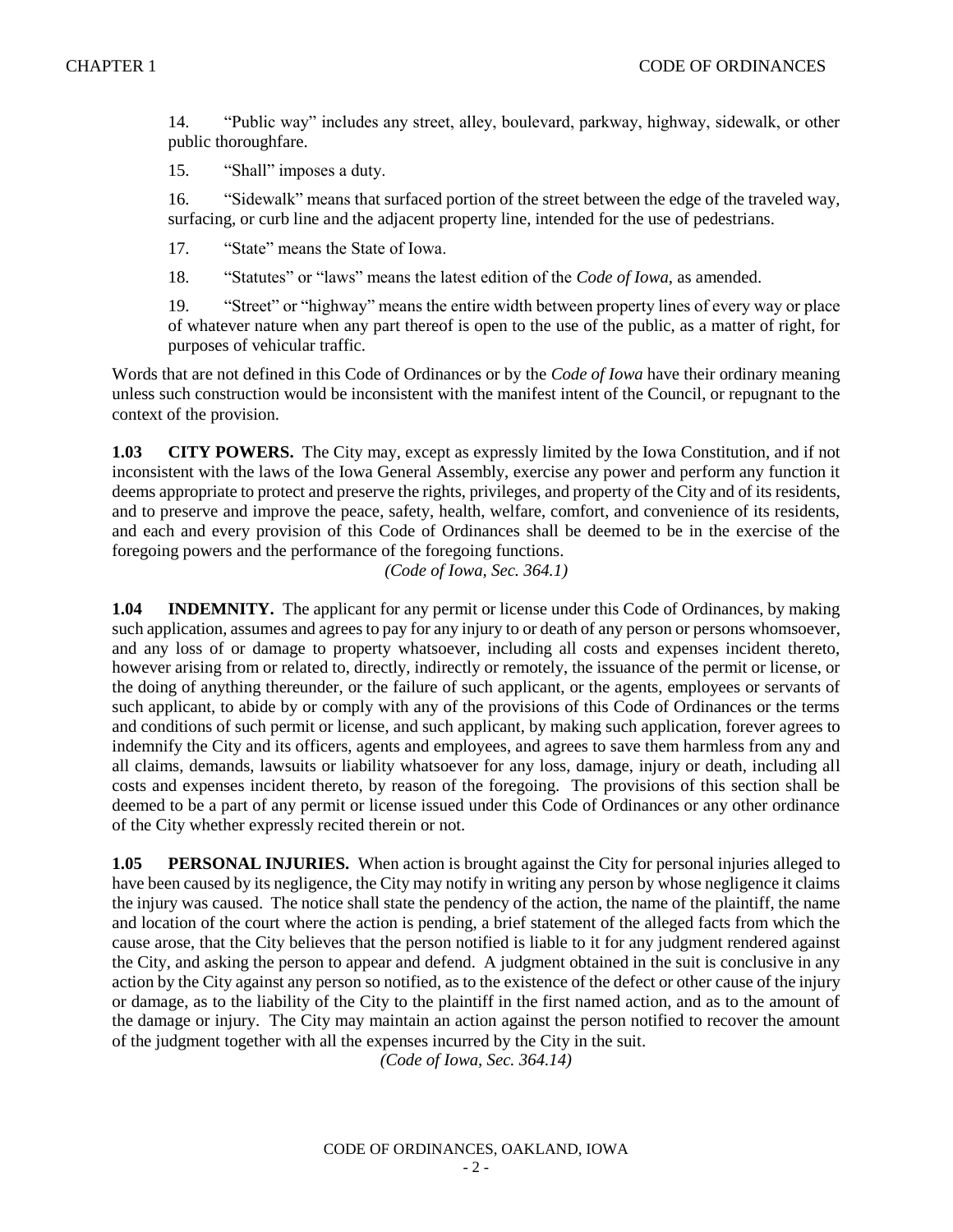**1.06 RULES OF CONSTRUCTION.** In the construction of this Code of Ordinances, the rules of statutory construction as set forth in Chapter 4 of the *Code of Iowa* shall be utilized to ascertain the intent of the Council with the understanding that the term "statute" as used therein will be deemed to be synonymous with the term "ordinance" when applied to this Code of Ordinances.

**1.07 EXTENSION OF AUTHORITY.** Whenever an officer or employee is required or authorized to do an act by a provision of this Code of Ordinances, the provision shall be construed as authorizing performance by a regular assistant, subordinate or a duly authorized designee of said officer or employee.

**1.08 AMENDMENTS.** All ordinances that amend, repeal or in any manner affect this Code of Ordinances shall include proper reference to chapter, section, subsection, or paragraph to maintain an orderly codification of ordinances of the City.

*(Code of Iowa, Sec. 380.2)*

**1.09 CATCHLINES AND NOTES.** The catchlines of the several sections of this Code of Ordinances, titles, headings (chapter, section and subsection), editor's notes, cross references, and State law references, unless set out in the body of the section itself, contained in this Code of Ordinances, do not constitute any part of the law and are intended merely to indicate, explain, supplement, or clarify the contents of a section.

**1.10 ALTERING CODE.** It is unlawful for any unauthorized person to change or amend, by additions or deletions, any part or portion of this Code of Ordinances, or to insert or delete pages, or portions thereof, or to alter or tamper with this Code of Ordinances in any manner that will cause the law of the City to be misrepresented.

**1.11 SEVERABILITY.** If any section, provision, or part of this Code of Ordinances is adjudged invalid or unconstitutional, such adjudication will not affect the validity of this Code of Ordinances as a whole or any section, provision, or part thereof not adjudged invalid or unconstitutional.

**1.12 WARRANTS**. If consent to enter upon or inspect any building, structure or property pursuant to a municipal ordinance is withheld by any person having the lawful right to exclude, the City officer or employee having the duty to enter upon or conduct the inspection may apply to the Iowa District Court in and for the County, pursuant to Section 808.14 of the *Code of Iowa*, for an administrative search warrant. No owner, operator or occupant, or any other person having charge, care, or control of any dwelling unit, rooming unit, structure, building, or premises shall fail or neglect, after presentation of a search warrant, to permit entry therein by the municipal officer or employee.

**1.13 GENERAL STANDARDS FOR ACTION.** Whenever this Code of Ordinances grants any discretionary power to the Council or any commission, board or officer or employee of the City and does not specify standards to govern the exercise of the power, the power shall be exercised in light of the following standard: The discretionary power to grant, deny, or revoke any matter shall be considered in light of the facts and circumstances then existing and as may be reasonably foreseeable, and due consideration shall be given to the impact upon the public health, safety and welfare, and the decision shall be that of a reasonably prudent person under similar circumstances in the exercise of the police power.

**1.14 STANDARD PENALTY.** Unless another penalty is expressly provided by this Code of Ordinances for violation of any particular provision, section or chapter, any person failing to perform a duty required by this Code of Ordinances or otherwise violating any provision of this Code of Ordinances or any rule or regulation adopted herein by reference shall, upon conviction, be subject to a fine of at least sixty-